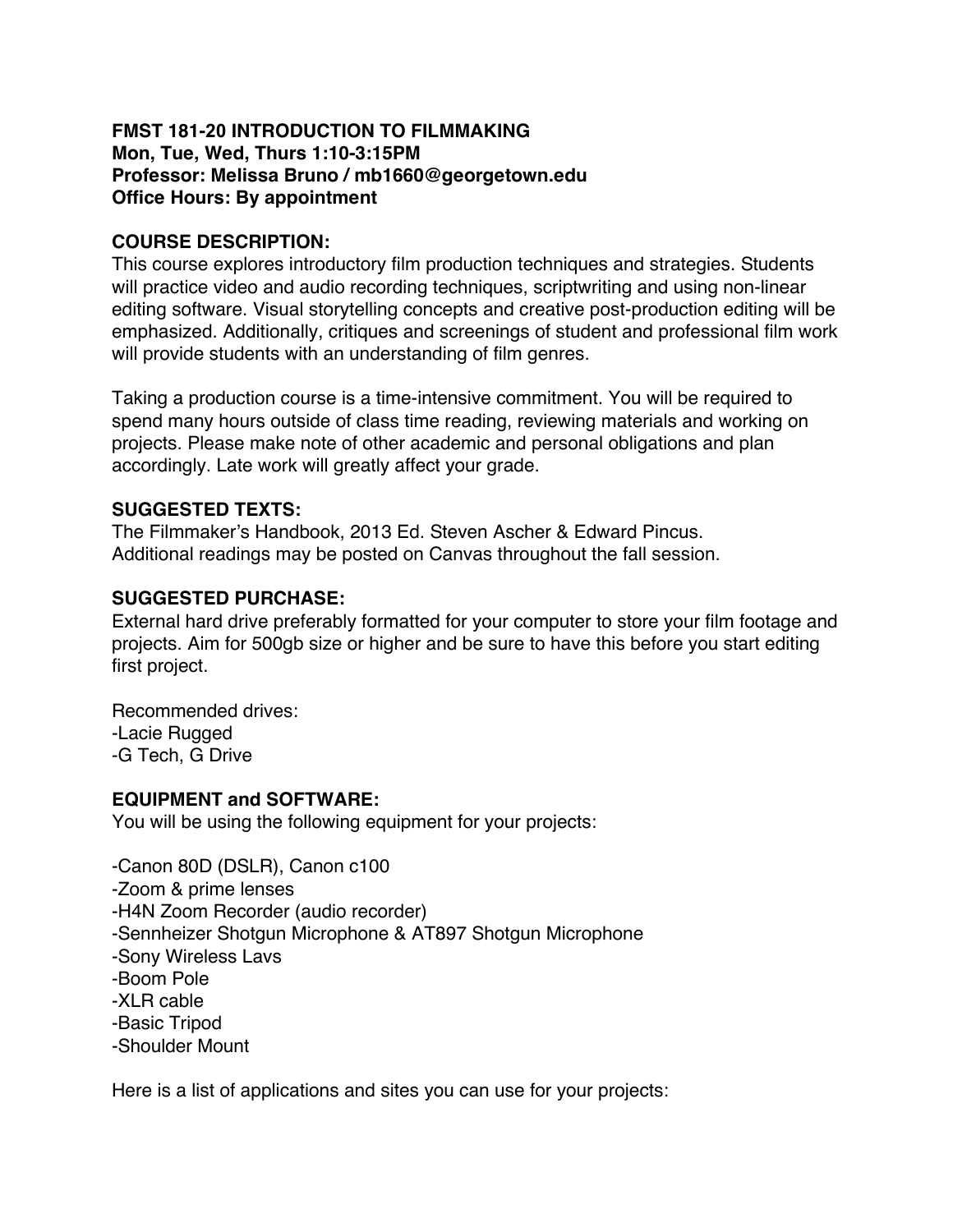- Final Draft (Links to an external site.) (free 18 week trial, screenwriting software) https://www.finaldraft.com/offers/edu-trial-offer/ (Links to an external site.) - Celtx (Links to an external site.) (online, free screenwriting software, limit 3 scripts per account)

- freesound.org (Links to an external site.) (free sound effects, must create account)
- Sound Effects (Links to an external site.)
- Soundstripe.com (Links to an external site.) (royalty free music)

### **PROJECTS:**

Course requirements include 4 projects. Emphasis is placed on your ability to visually tell a story. All projects for this course must be created by the student in the class. The projects will be evaluated on both technical and creative levels.

Project 1 Audio Story: Record an audio story using a combination of dialogue, sound effects and music. Select one still image to use to provide visual context for the story's narrative. Length: 3-5 minutes. (25 points out of 100)

Project 2 Long Take Sequence: Film a long take sequence to tell a story- your choice in subject matter. Make sure to plan out and rehearse before filming. You may choose to use any type of audio but there should be no edits to the video footage. Length: 2-3 minutes. (25 points out of 100)

Project 3 Scene Script: Write a script for a scene that takes place in a feature film. Your scripts should have two characters and be set in one location. Length: 4-5 pages. (25 points out of 100)

Project 4 Scene Recreation: Work in groups to film and edit a scene from a narrative film. You may also choose to film one of the scenes written for the script project. The script can be modified for filming purposes. Length: 3-5 minutes. (25 points out of 100)

#### **WEEK 1**

July 11 **Introductions** Screening: Snap Judgement episode: "What Accent" https://soundcloud.com/snapjudgment/what-accent Snap Judgement episode: "The Bat Boy and the Pine Tar" https://soundcloud.com/snapjudgment/the-bat-boy-and-the-pine-tar Assignment: Project #1 Audio Story, due 7/19

July 12 Sound Recording Demo and Practice Listen: Student Audio Projects (Links to an external site.) Reading: (Ch. 11) Filmmaker's Handbook "Sound Editing" (Ch. 11) Filmmaker's Handbook "Sound Editing"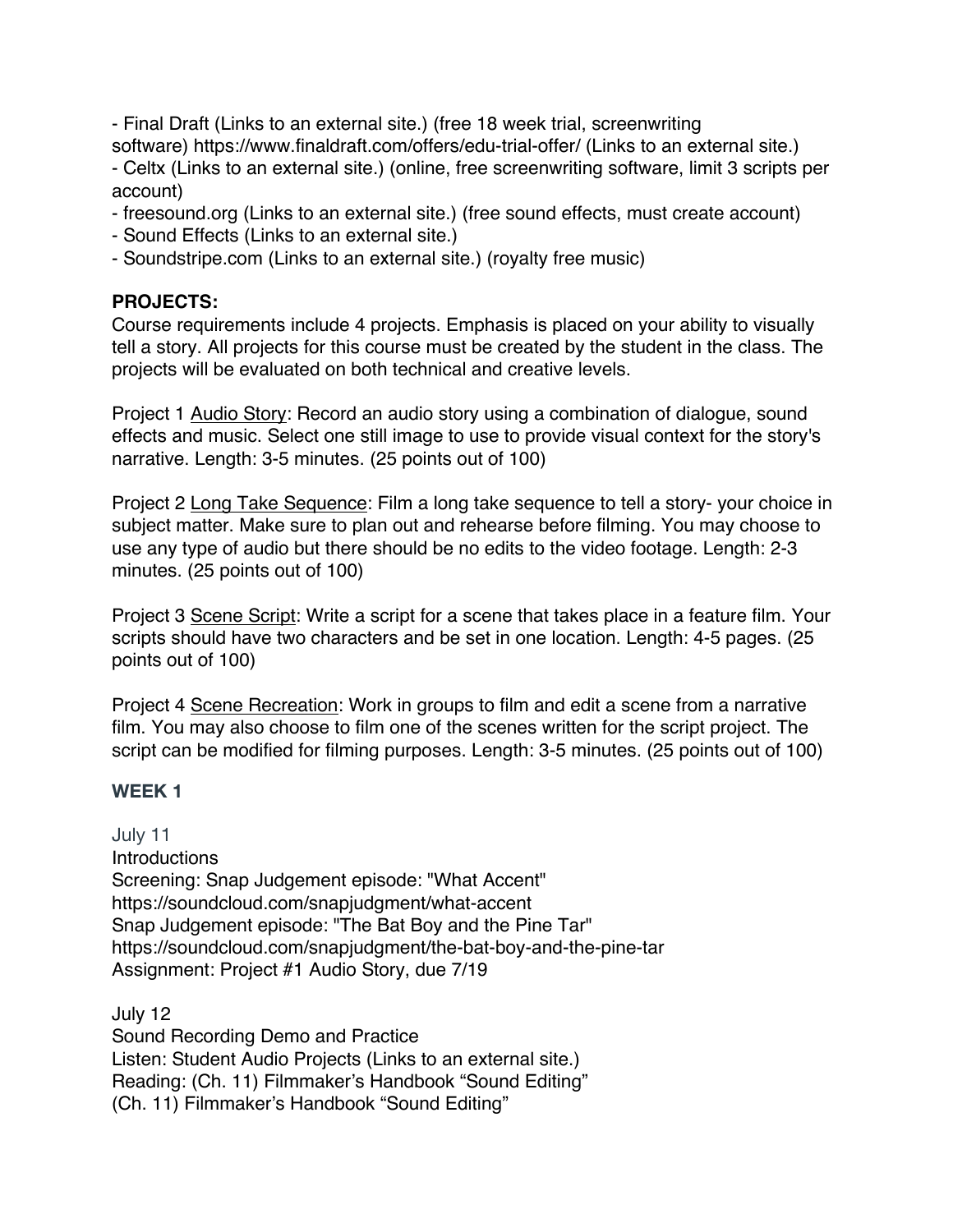July 13 Watch: Premiere Tutorial Homework: Start Recording Project #1

July 14 Edit During Class Email: Work in Progress

----------------------------------------------------------------------------------------------------

#### **WEEK 2**

July 18 Lecture: Shot Composition Camera Demo & Filming Exercise

July 19 **Project #1 Audio Story presentations** Assignment: Project #2 Long Take Sequence, due 7/27

July 20 Long Take Lecture, Student projects and "Thunder Road" (Links to an external site.) (short film)

July 21 Work on Long Take Sequence

----------------------------------------------------------------------------------------------------

### **WEEK 3**

July 25 Lecture: Screenwriting Work on Long Take Sequence Reading: (Ch. 10) Filmmaker's Handbook (esp. pg. 420, 439-461) Assignment: Project #3 Scene Study, due 8/2

July 26 Sync Sound Demo

July 27 **Project #2 Long Take presentations**

July 28 Lecture: Editing Email: Script Drafts